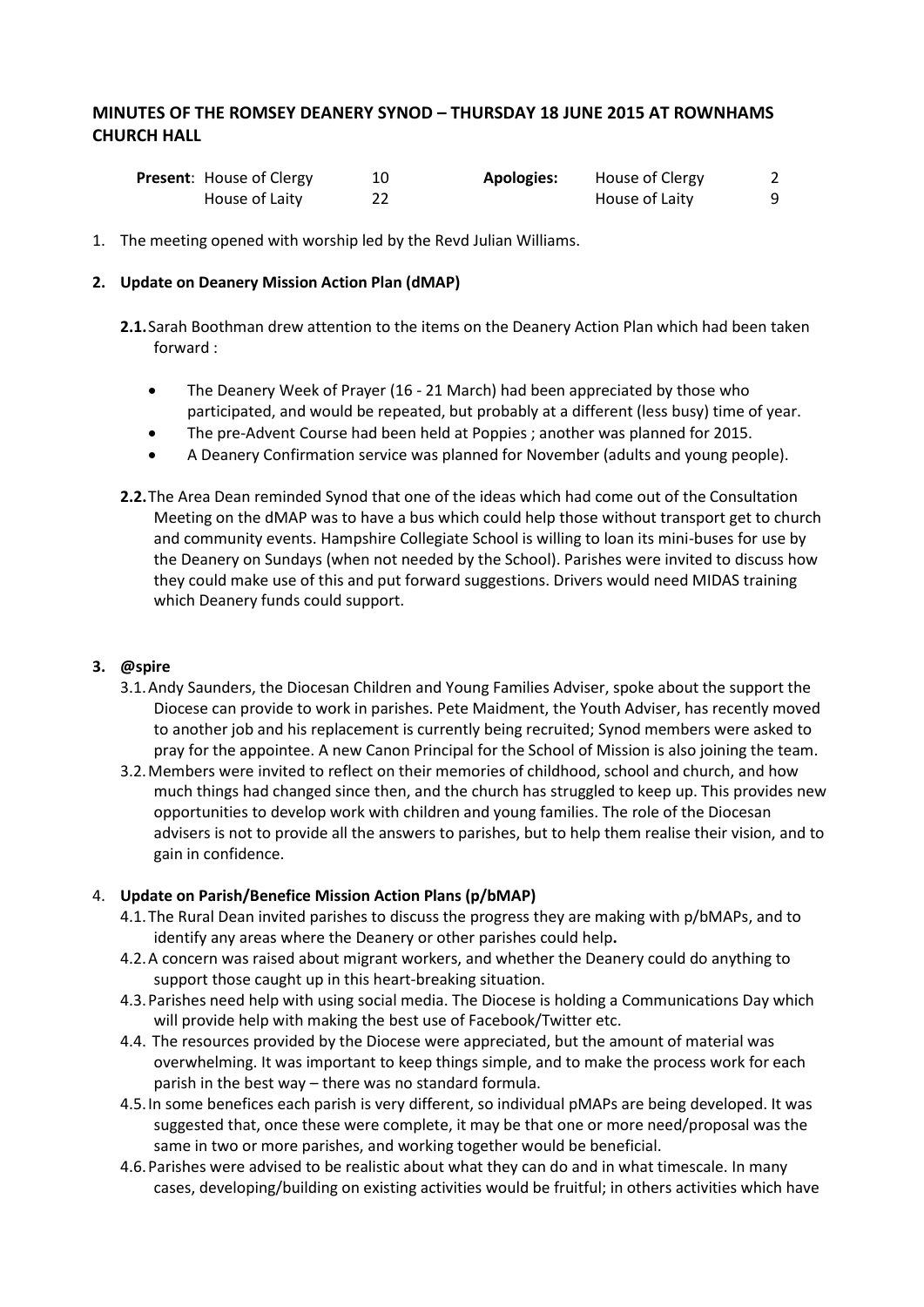been going on for many years but are no longer successful could be stopped to release resources for new initiatives.

5. **Minutes of the previous meeting** of 2 February 2015 were agreed and signed. There were no **matters arising** not covered by agenda items.

### 6. **Committee Reports**

## 6.1.General Synod

- The Revd Rosalind Rutherford had provided a written report of the February General Synod, circulated with papers. The Rural Dean thanked Rosalind for the information she had provided during her time as the representative for the Deanery. The current term of General Synod is now coming to a close, and elections will be held later this year.
- Jay Greene from Lockerley will be standing as a candidate for Winchester Diocese for the next term. Nominations have not yet been invited, but Winchester will be able to elect 8 lay and 8 clergy representatives. Jay undertook, if elected, to continue to attend Deanery Synod, to consult members on their views on the issues to be debated and to keep members informed. General Synod members are elected representatives, rather than mandated candidates, so are entitled to vote in accordance with their own views, having heard the debates at Synod.
- Members were encouraged to take an interest and to vote when the election came round. Hustings would be held if there were more candidates than places available.

### 6.2.Diocesan Synod

- Nominations are invited for the next term of Diocesan Synod.
- Sarah Boothman reported on the meeting in March (see Annex A) which was looking at various aspects of the Diocese's work in education. Bishop Pete Broadbent (Bishop of Willesden) also spoke about Reform and Renewal, and how we make it work better for the Kingdom of God.

### 6.3.Overseas Mission Committee

- Jane Horne presented the accounts for 2014 which showed that £14,525.55 had been transferred to South Rwenzori during the year. Notes explained how the projects supported were selected. Reports had been received from Uganda recently on how the funds are being used. Since being circulated, the accounts had been signed off by the independent examiner.
- It was proposed that the accounts be accepted by Synod: Proposed – Julie Carlton; Seconded Ron Corne. Agreed with no votes against.
- Bishop Jackson is due to visit in October. There will be a Deanery evening, with supper at Poppies on 16 October.

### 6.4.Vision and Strategy Group

 A representative has now been agreed from each Benefice. The first full meeting will be held on 22 July at 11am. Actions already underway had been reported under Agenda Item 2.

### 6.5.Parish Share Group

- Members of the Group had expressed disquiet at the divisive nature of the current system, and this had been passed back to the Diocese (wording on the back of the Agenda). The Diocese has reported that 100 parishes across the Diocese have asked for their affluence rating to be reduced, which is not possible, so the question has been referred back to Deaneries to consider further. There would be a Deanery meeting of Treasurers and Church Wardens on 7 July at St Mark's Ampfield.
- Synod members felt continually "badgered" to find more money, and it was felt that more account should be taken of the voluntary work done to support churches on top of financial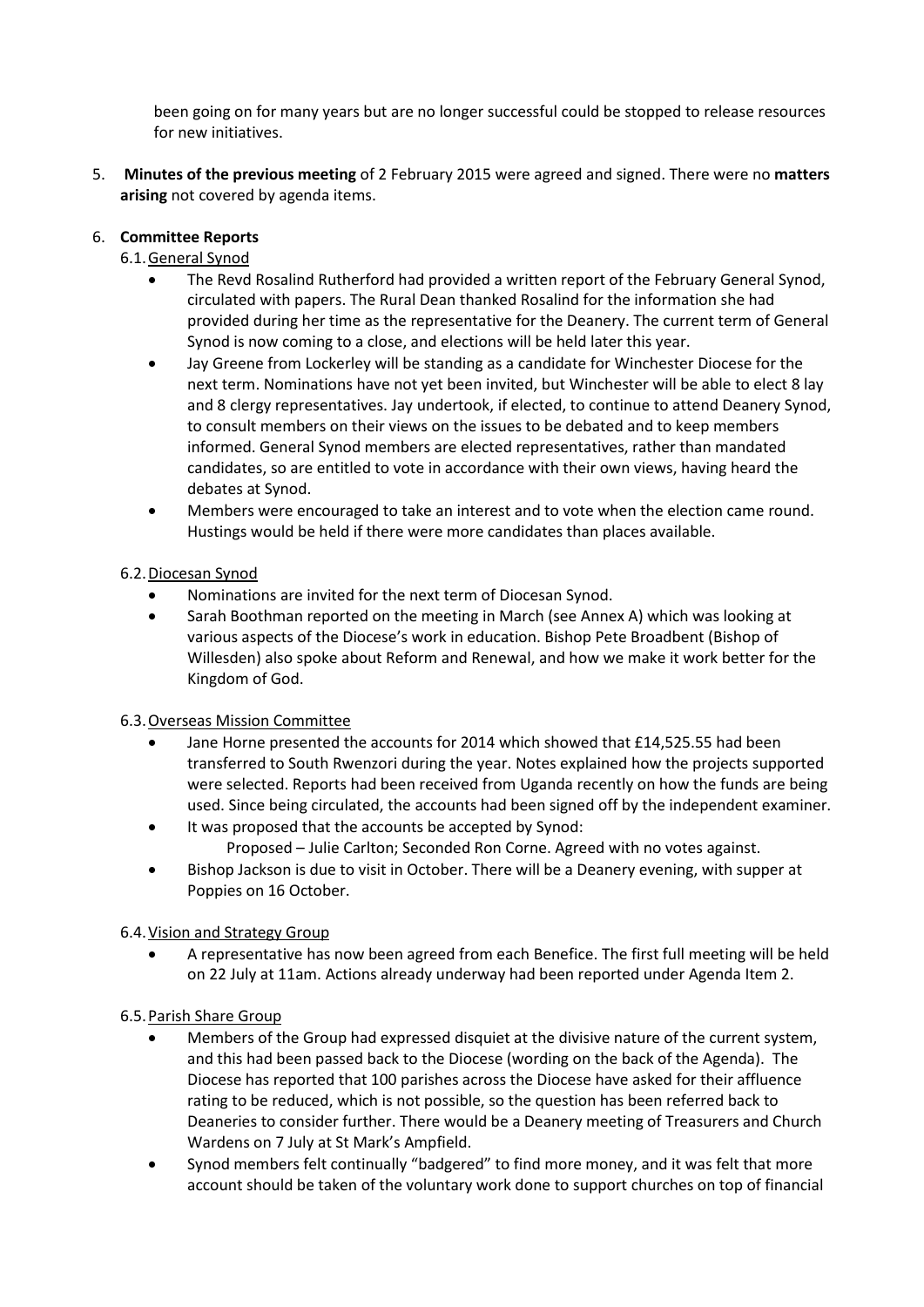giving. This brought into focus the challenges of continuing to afford the church as is currently structured.

- 6.6.Deanery accounts 2014 and Budget 2015
	- Papers will be formally presented at the October meeting. A budget estimate is attached (Annex B – separate file) for information.
	- The Rural Dean reported that some parishes did not pay their levy last year. This would be added on to their 2015 levy.
	- The income for 2014 was £836 and the expenditure was about £1300. The £500 discrepancy is accounted for by the funding provided to EXPO.
	- The standing committee has agreed to increase the levy for 2015 from £22 per 50 on the electoral role (held for 4 years) to £25 per 50 to generate £1200 income. Other than travel costs, postage, hire of halls and administration, the main costs are support for the Rural Evangelism Training Day, hosting costs for the website, and support for the Poppies course.

# 7. **Any other business**

- 7.1.The Deanery Shoebox Service will be held for the first time at St Leonard's Sherfield English at 3 pm on Sunday 15 November.
- **8.** The Revd Tim Sledge closed the meeting with prayer.

### **Date of future Synod meetings :**

Wednesday 14 October – venue t.b.c.

**Romsey Deanery Synod Dates in 2016:**

Thursday 4 February Monday 13 June Wednesday 12 October

See more details about other events in the Deanery on the Calendar page of <http://www.romseydeanery.org/> .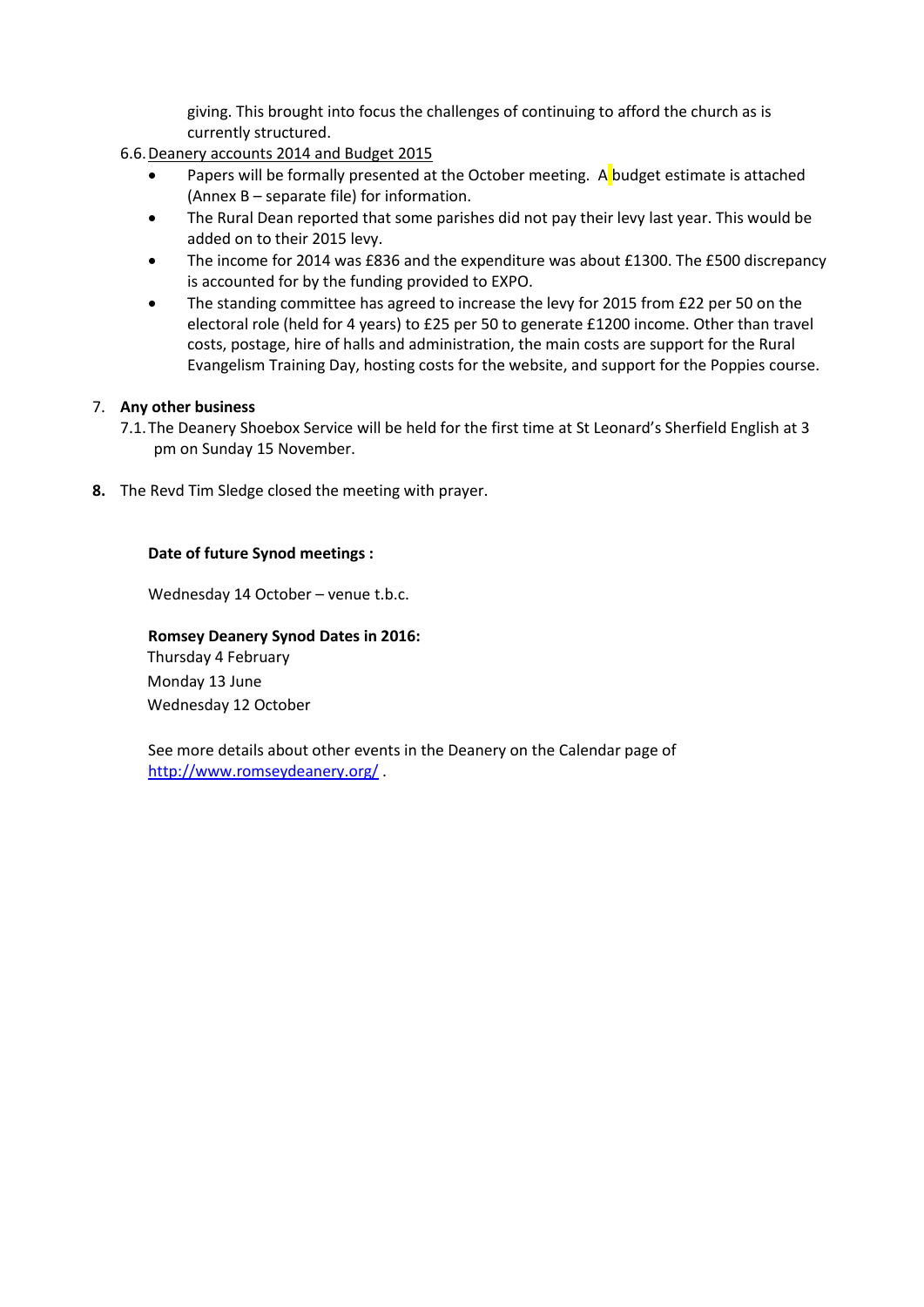**Annex A**

Agenda Item 6.2

### **REPORT FROM DIOCESAN SYNOD MARCH 2015**

#### **"To be unashamedly Christian"**

Setting off at 8.15am on a chilly March morning for a meeting of the Diocesan Synod in Bursledon with an agenda which looked one of the driest I had ever seen I was far from full of the joys of spring. I returned 5 hours feeling very cheerful to say "That was one of the most encouraging Synods I have attended!" So what happened?

We began promptly at 8.45 am with a presentation from the Rev Jenny Nightingale, chaplain to the Bishop of Winchester Academy in Bournemouth, a secondary school which was failing, but since becoming a church school has, with much hard work and guidance from the Diocesan Board of Education over the last 5 years, achieved an outstanding rating from Ofsted. The school is now a good, safe, encouraging, successful place to be, with a Christian ethos that is clear to all, of any faith or none. Jenny spoke with great warmth about the opportunities through her work as chaplain for co-ordinating service to the school community: supporting students with very disrupted home backgrounds; feeding those who don't get sufficient food at home; even hoping to provide foster care for those who need a period of stable home life, as well as leading assemblies and carrying out pastoral duties.

Jenny told us how she had been invited to carry out baptisms, marriages and funerals for students, their families, and teachers associated with the school. She had tried to steer those who asked towards their own parish churches, but it was she whom they knew, and the school was their focus. So after prayer and thought, 5 months ago Jenny began a 'Fresh Expression' of church in the school: a group who meet in the school on a Sunday to worship together. So far just 12 in number meeting regularly, but growing into a real fellowship.

She then led us in uplifting worship, including a reading from 'The Message' (a direct, modern re-telling of the bible), the story of the man born blind. "*Walking down the street, Jesus saw a man blind from birth. His disciples asked, "Rabbi, who sinned: this man or his parents, causing him to be born blind?"*

*Jesus said, "You're asking the wrong question. You're looking for someone to blame. There is no such cause-effect here. Look instead for what God can do. We need to be energetically at work for the One who sent me here, working while the sun shines. When night falls, the workday is over. For as long as I am in the world, there is plenty of light. I am the world's Light."* (John 9)

Jeff Williams, Diocesan Director of Education, reminded us that in Winchester Diocese we have 153 church schools, teaching 32,000 children. Our schools are inclusive, for those of all faiths